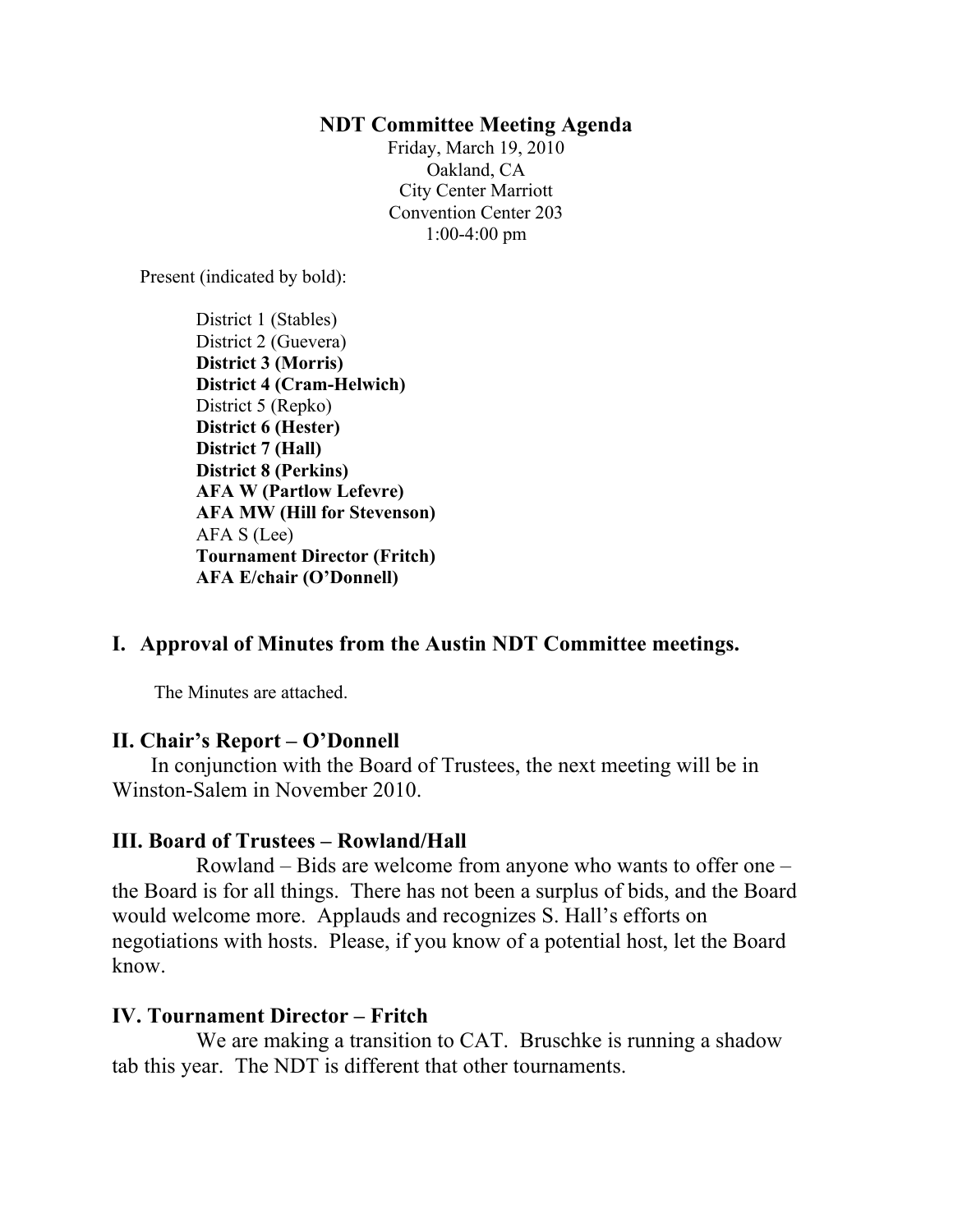Preference sheet presentation is unique. John is looking for feedback on the appearance. One of the important things to know is that anything 78 or higher is a strike.

At the Wake Forest meeting we need to talk about the NDT rules – some of them are outdated. Example: District teams cannot hit each other in the first prelim.

DP: Will there be a time when TRPC doesn't exist and CAT is the only way to run debate tournaments.

JF: Rich's program is no longer supported by Microsoft. Rich is working on pairing. Gary is doing judge placement. Jon is doing here's what it looks like when printed out.

## **V. Host Report – Achten – no report**

## **VI. Future Host Report – Burk – no report**

# **VII. Committee Reports**

A. Standing Subcommittee on Tournament Procedures: Bauschard (chair), Brovero, Edwards, Bruschke, Stables, Larson, M. Hall, Repko –

The subcommittee reported that it has no recommendation till a norm develops. Bruschke says support for moving to tenths.

B. Standing Subcommittee on District Bid Allocation: Partlow-Lefevre (Chair), Morris, and Cram-Helwich

Parlow-Lefevre: It went well.

C. Standing Subcommittee on Appeals: Perkins (Chair), Hall, Stables, Morris, Guevera

D. Standing Subcommittee Committee on Media: Perkins, Morris, M. Hall

E Ad Hoc Committee on Tournament Hosts: Perkins, Arnett

F. Ad Hoc Committee on Scouting: Ed Lee, Kevin Hamrick

Hamrick: Replicate last year. Will gather scouts for a brief meeting at the end of the evening. Will attempt to maximize participation.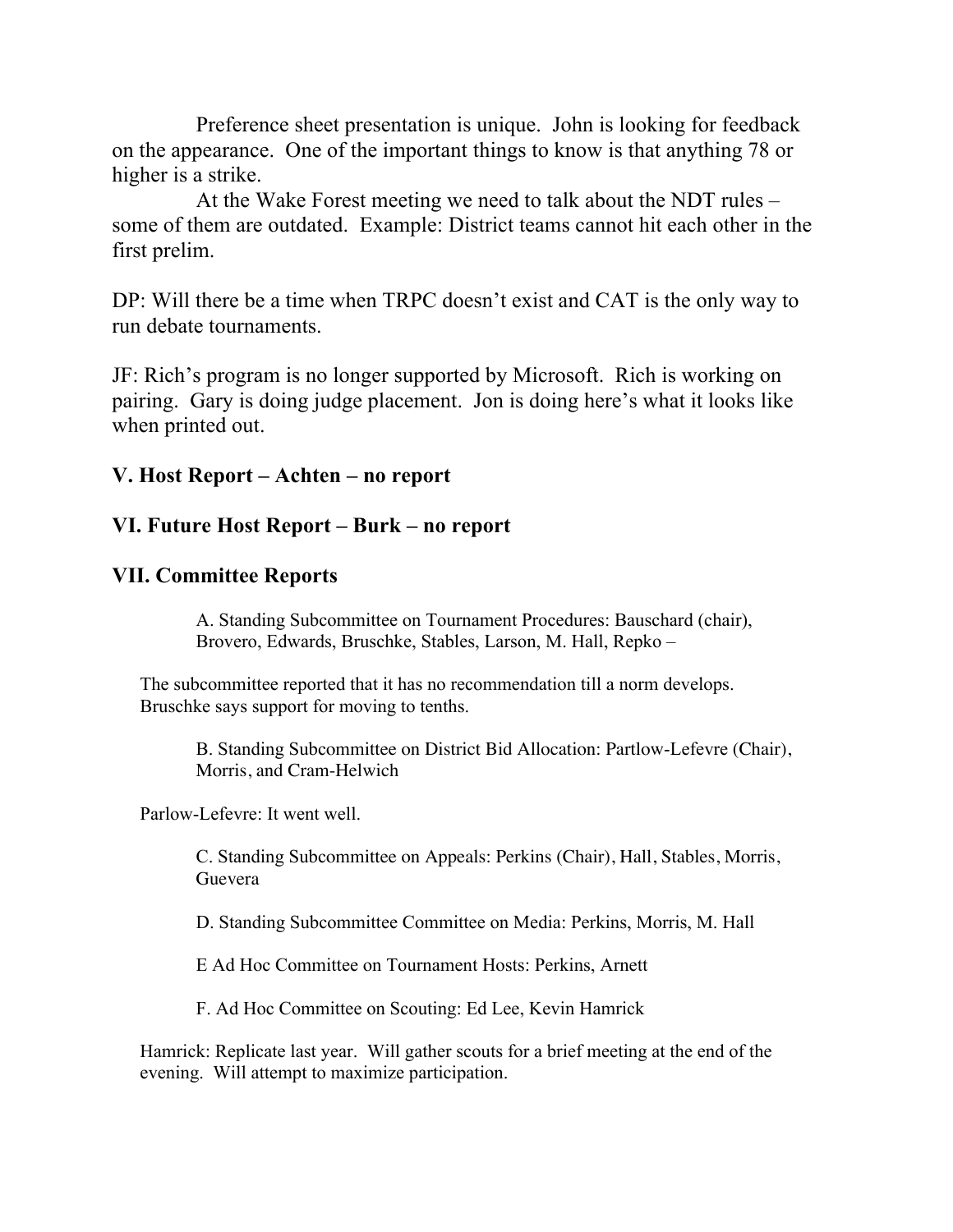G. Electronic Bid Coordinator: Bruschke

H. Topic Selection Representative: Mancuso

I. Rankings Director: Hanson

J. Tournament Archivist: Bellon

K. Web Director: Bruschke

## **IX. Old Business**

#### **X. New Business**

Resolution recognizing Steve Mancuso for his years of service as topic rep – passed by unanimous consent.

Fritch proposed the following dates for 2011 NDT. The committee approved unanimously.

> Thursday, March 24. Competition 25-28 First Round ALB – submission Thursday, February 10th Voting 11-13 Announce Monday – February 14

**Districts** Intent – Tuesday, February 15th Announce of allocation – Wednesday, February 16th

Second Rounds, Thursday March 3rd Voting March 4-6 Announce Monday, March 7

## **XI. Discussion Items**

- 1. Healthy Debater Initiative Sherry: Working to coordinate and pool talents and identify best practices and a way forward. Is drawing from a number of alumni.
- 2. Budget and fees Sherry: Tournament fee of \$100 per team has been steady and stable and goes to administration. Participants costs cover food and are impacted by contributions. Observer cost should represent the actual food costs for the tournament. If we think that there should be an exemption from every person pays, she is willing to consider it. Asks for feedback from the Districts on proposals to reduce costs if necessary.